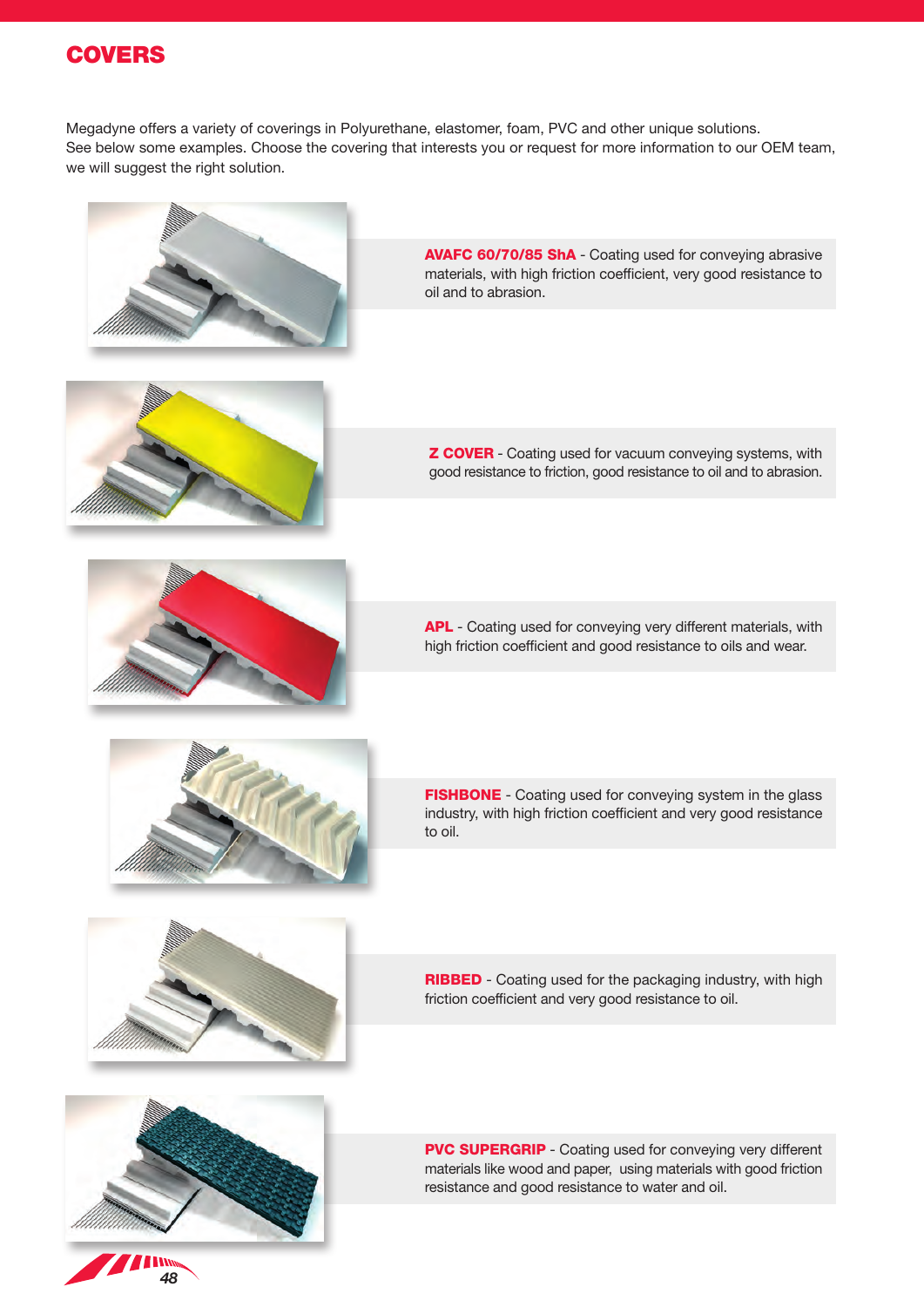



**SILOMER** - Coating used for conveying fragile items, using materials with high friction coefficient and intermediate resistance to oils and greases.



**NFT/NFB NYLON FABRIC TEETH - Coating used for** conveying system, with low friction coefficient and intermediate resistance to oils but good to water.



**RED GRIP** - Coating used for conveying very different materials, with high friction coefficient, good resistance to water and very good resistance to oils and abrasion.



**BLUE GRIP** - Butadiene Rubber Cover 60 ShA with a improved abrasion resistance and a high friction. Universally applicable as alternative to Linatex. Available only on rubber base belts in "one shot" curing.



PU YELLOW FOAM -Sprayed endless, available in different hardness and colours Widely-used foam with very good abrasion resistance. Used in paper and glass industry. Due to easy mechanical processing very popular for vacuum transport application.



**DURATAQ** - Natural Premium Rubber Cover with specific designed compound to reach a very good abrasion resistance with a very high coefficient of friction. Successfully installed in medium and heavy load conveyance as cable puller applications. Available only endless molded.

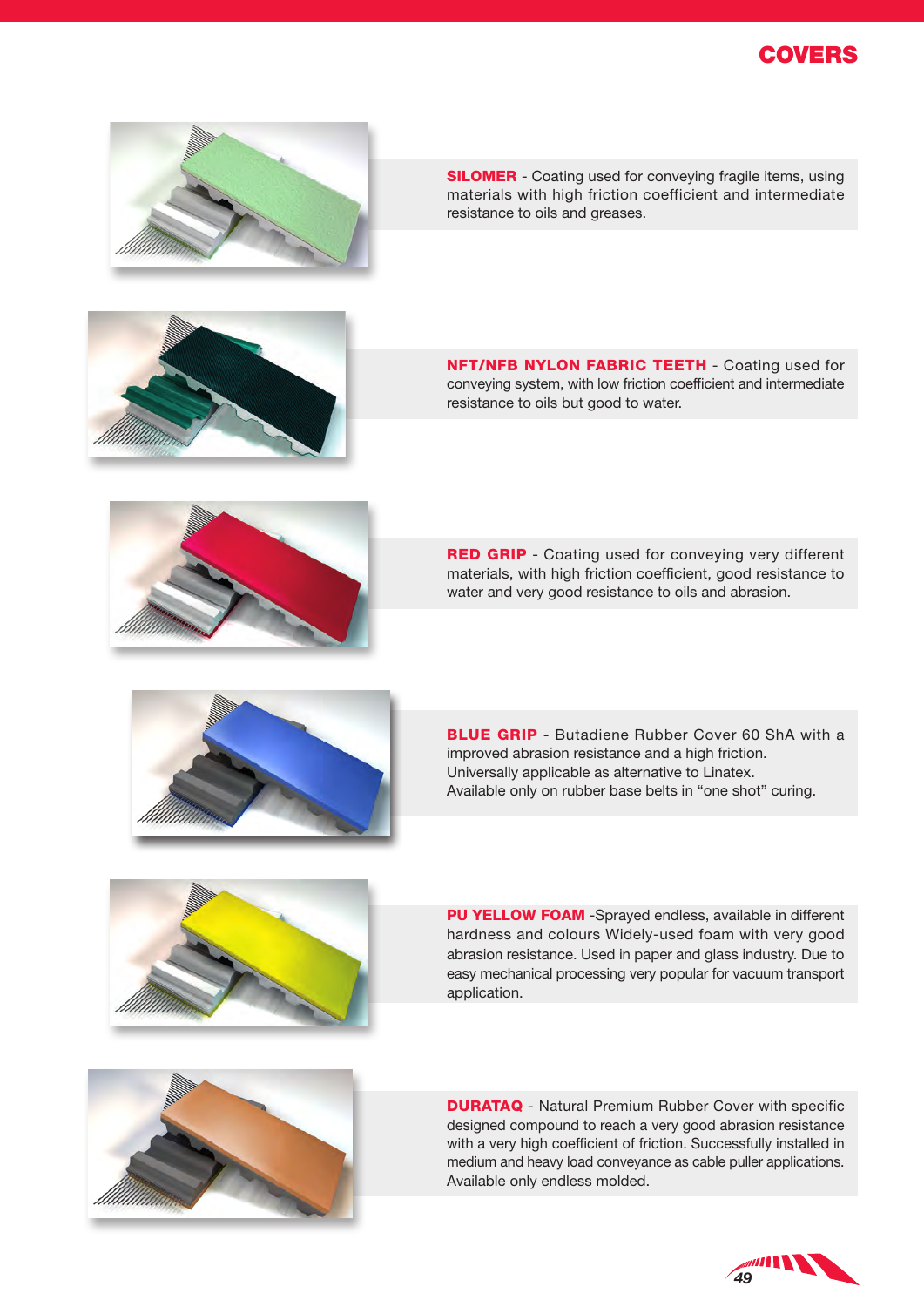# **CLEATS**

Megadyne timing belts can be customised by vulcanizing profiles vulcanized on their back. All the cleats are made using thermoplastic polyurethane. The cleats are attached using high frequency vibration welding. The production process for these profiles is very flexible; Megadyne can design any profile to meet the specific customer requirement.



































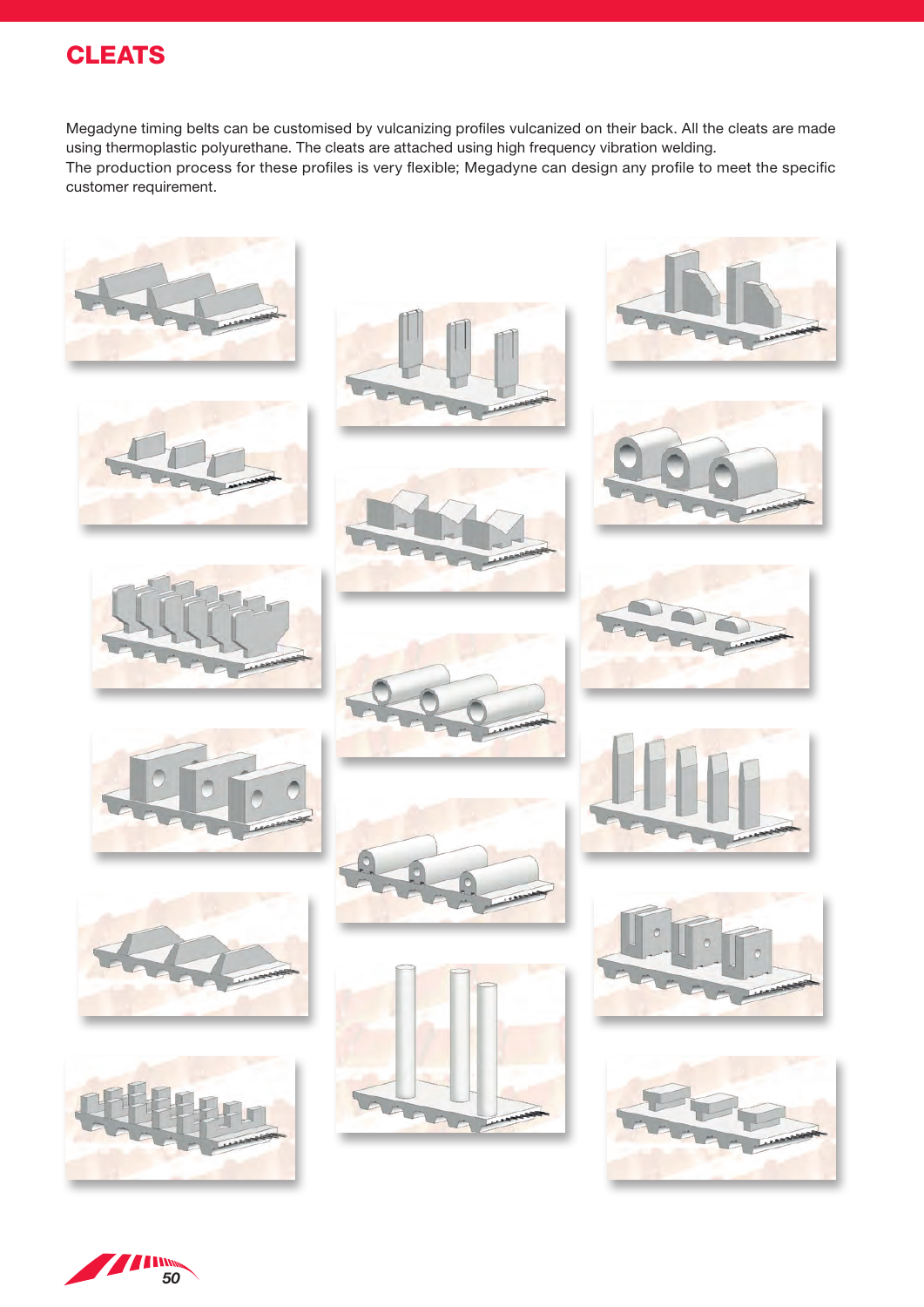FALSE TEETH

Megadyne has developed a new solution of mechanical profile application system specially designed for attaching cleats that cannot be welded onto polyurethane timing belts: FALSE TOOTH SYSTEM (FTS).

This mechanical mounting system for timing belts allows quick and easy exchange of individually designed cleats of different material (steel, urethane, UHMW, plastic, wood).

Now it is available a wide range of metallic false teeth with highly versatile and innovative system for attaching cleats in various positions, allowing synchronized feeding and product handling.

The belt can run smoothly around pulleys because the threaded inserts are embedded within the milled teeth.

### FTS ADVANTAGES INCLUDE:

- Easy exchange at any time.
- Can transmit much higher loads than welded profiles.
- Low cost in spare part in case of wear and tear.
- Reduction cost in assembly.
- Easy cleats fixing operation.
- Different cleat's material can be used.
- False tooth in stainless steel suitable for food & pharmaceutical industry.
- Not need to remove the belt in case of cleats replacement.
- High precision on profile positioning.
- Available on MEGALINEAR JOINED, MEGAFLEX and MEGAPOWER in all possible executions as NFT or NFB, FDA, steel, aramid or stainless steel cord, with or without self-tracking guide.



### PPJ SYSTEM

#### Technical features

- Reduced load capacity when compared to standard joined belts
- Created to allow the jointing of belts directly on the machine
- Allows a very fast belt replacement
- The back of the belts is virtually flat
- Born for conveying applications only, max suggested speed is 120 m/min
- Pin materials according to AISI302
- Rolls with NFT, NFB, AVAFC, APL, Fishbone, Ribbed and Supergrip can be PPJed
- Minimum splice length of 700 mm



**STOP to maintenance shutdowns** \*For different withs and/or lengths please contact us

| <b>SECTION</b>     | Width*<br>(mm) | Length*<br>(mm) |
|--------------------|----------------|-----------------|
| T1025              | 25             | 180             |
| T <sub>10</sub> 32 | 32             | 220             |
| T1050              | 50             | 220             |
| T <sub>10</sub> 75 | 75             | 240             |
| T10 100            | 100            | 320             |
| T <sub>20</sub> 32 | 32             | 260             |
| T <sub>20</sub> 50 | 50             | 320             |
| T20 75             | 75             | 340             |
| AT10 25            | 25             | 180             |
| AT1032             | 32             | 220             |
| AT10 50            | 50             | 220             |
| AT1075             | 75             | 240             |
| AT10 100           | 100            | 320             |
| AT20 32            | 32             | 260             |
| AT20 50            | 50             | 320             |
| AT20 75            | 75             | 340             |
| <b>MTD820</b>      | 20             | 128             |
| <b>MTD8 30</b>     | 30             | 176             |
| <b>MTD8 50</b>     | 50             | 176             |
| <b>MTD8 85</b>     | 85             | 192             |
| <b>MTD8 100</b>    | 100            | 256             |
| <b>RPP8 20</b>     | 20             | 128             |
| <b>RPP8 30</b>     | 30             | 176             |
| <b>RPP8 50</b>     | 50             | 176             |
| <b>RPP8 85</b>     | 85             | 192             |
| <b>RPP8 100</b>    | 100            | 256             |
| <b>TG1050</b>      | 50             | 220             |
| ATG1050            | 50             | 220             |